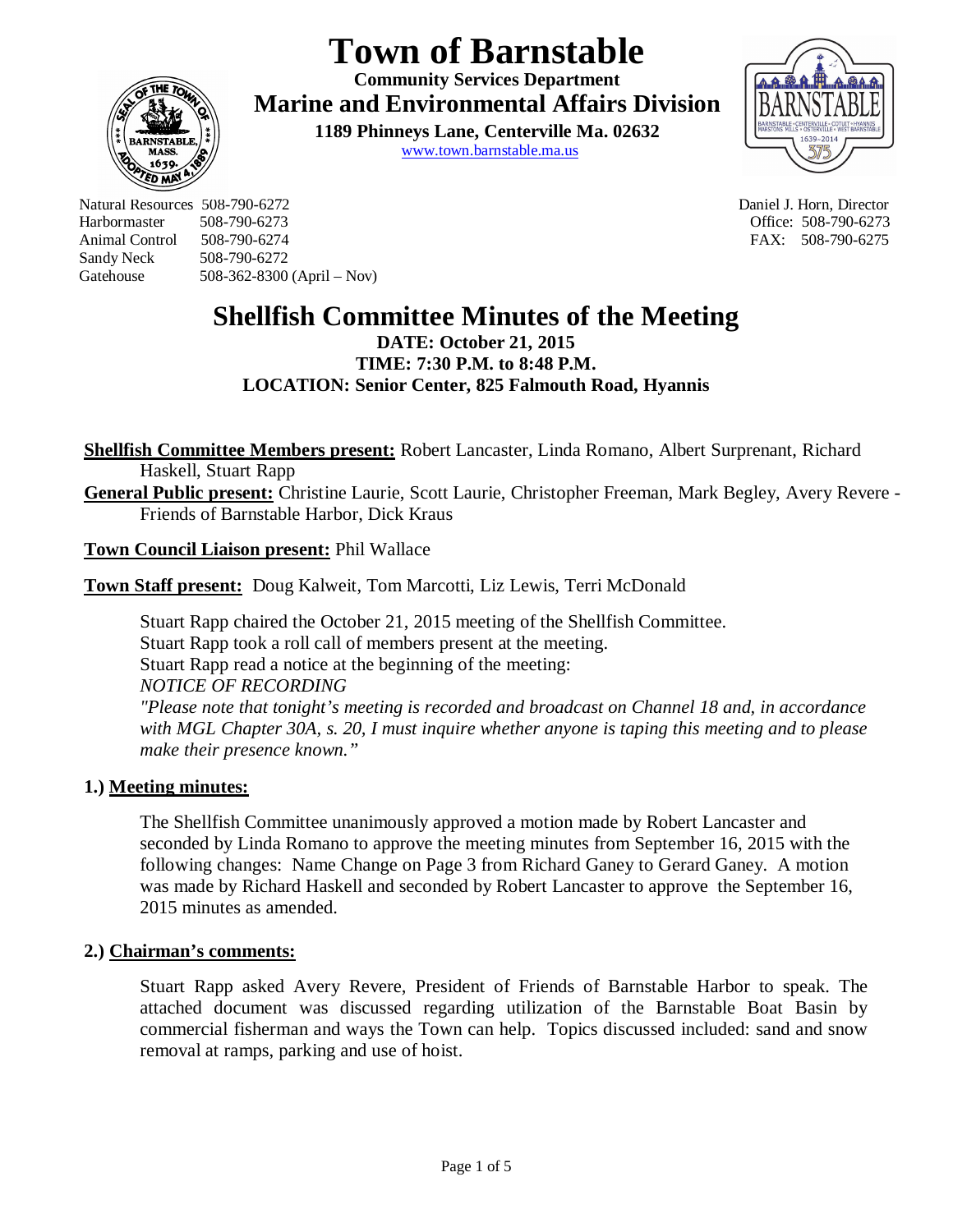## **3.) Natural Resource Propagation Report:**

Tom Marcotti informed the Committee of the following area openings:

## **Shellfish Closures and Openings: November 2015**

## **Shellfishing Area Status**

#### **The shellfish areas listed below are scheduled to reopen on November 1st pending approval by the Massachusetts Division of Marine Fisheries:**

2.5 **North Bay:** The waters, flats and all tributaries of that portion of North Bay, northeasterly of a line drawn from Point Isabella to the north tip of Grand Island; north of the Bridge Street Bridge and south of a line drawn across the mouth of the Marstons Mills River (DMF/SC:23.2; classified as conditionally approved; **status: Closed to shellfishing May 1 through October 31, all dates inclusive. The area shall not automatically reopen to shellfishing on November 1 and will remain closed until examined and shellfishing is allowed by DMF.**).

2.9 **Harbor Bluff, Lewis Bay:** The waters and flats and all tributaries thereto in Lewis Bay northwest of a line drawn from the southern end of Harbor Bluff in the Town of Barnstable to the end of Glenwood Street in the Town of Yarmouth and southerly of a line drawn from the end of Channel Point Road Way in the Town of Barnstable to the end of Columbus Avenue in the Town of Yarmouth. (DMF/SC:28.2; classified as conditionally approved; **status: Closed to shellfishing June 1 through October 31, all dates inclusive. The area shall not automatically reopen to shellfishing on November 1 and will remain closed until examined and shellfishing is allowed by DMF.**).

2.10 **Lewis Bay:** The waters and flats of that portion of Lewis Bay in the Town of Barnstable, west of a line drawn from the Town Way at Harbor Bluff in a southwest direction to the Hyannis Yacht Club Pier and east of a line drawn from the end of the stone jetty at Snow's Creek to the "No Shellfishing" sign on the opposite shore. (DMF/SC:28.8; classified as conditionally approved; **status: Closed to shellfishing June 1 through October 31, all dates inclusive. The area shall not automatically reopen to shellfishing on November 1 and will remain closed until examined and shellfishing is allowed by DMF.)**

2.11 **Pirate's Cove, Seapuit River:** The waters and flats and all tributaries thereto of that portion of Seapuit River and Pirates Cove in the Town of Barnstable, west of a line north from the "NO SHELLFISHING" sign at the westerly end of Dead Neck to the "NO SHELLFISHING" sign on Grand Island and east of a line drawn northeasterly from the northeast tip of Sampson's Island to the "NO SHELLFISHING" sign on the southwest end of Grand Island (DMF/SC:21.2; classified as conditionally approved; **status: Closed to shellfishing May 1 through October 31, all dates inclusive. The area shall not automatically reopen to shellfishing on November 1 and will remain closed until examined and shellfishing is allowed by DMF.).** 

2.12 **Shoestring Bay:** The waters, flats and all tributaries of Shoestring Bay in the Towns of Mashpee and Barnstable, easterly of a line drawn south from the southernmost point of Mashpee Neck to Punkhorn Point; northerly of a line drawn from Punkhorn Point to Ryefield Point and southerly of a line drawn from Simons Narrows Road in the Town of Mashpee to the "Public Way to Water" in the Town of Barnstable. (DMF/SC20.3; classified as conditionally approved; **status: Closed to shellfishing April 1 through October 31, all dates inclusive. The area shall not automatically reopen to shellfishing on November 1 and will remain closed until examined and shellfishing is allowed by DMF.**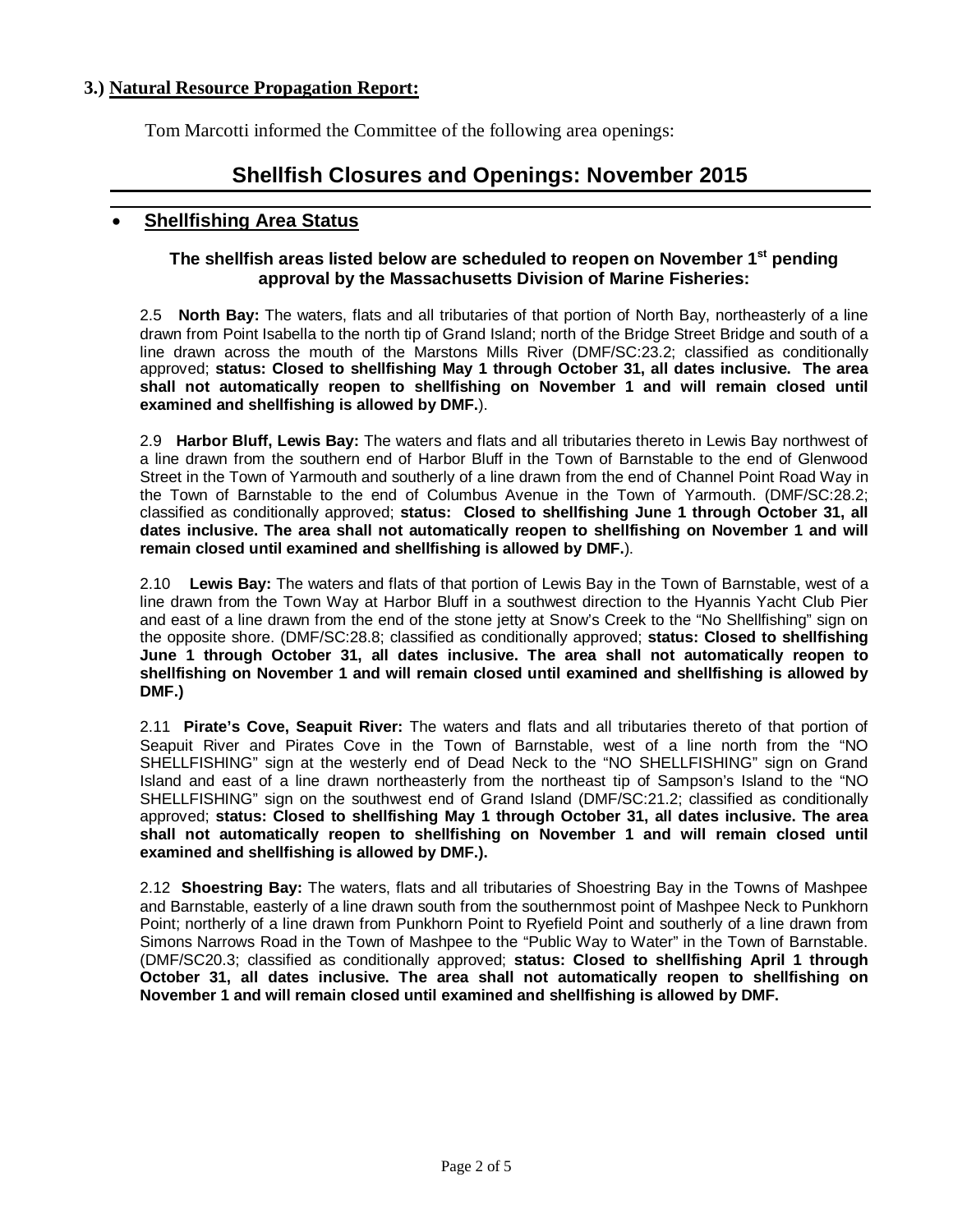## **Scudder Lane Recreational Shellfishing Area Opening**

Effective Wednesday**, November 4th, 2015,** the Scudder Lane Recreational Shellfishing Area in Barnstable Harbor is open for the **recreational** harvest of shellfish, except for a portion(s) of the area defined and marked by yellow buoys, which will remain closed for shellfish propagation project protection and/or scientific research project protection. (For more details see related notices of shellfish management closure for said projects.).

Effective Friday, **April 1, 2016,** the Scudder Lane Recreational Shellfishing Area in Barnstable Harbor is closed to the harvest of all shellfish unless closed sooner for management or public health purposes.

The Scudder Lane Recreational Shellfishing Area extends from the sign post near the beach house west of the Scudder Lane Landing to the Barnstable Yacht Club pier, and extends to the Huckins Island tidal flat.

#### **Closed portions of the Scudder Lane Recreational Shellfishing Area for shellfish project protection:**

#### **Those portions of the Scudder Lane Recreational Shellfishing Area within an area(s) defined by yellow buoys are indefinitely closed to the harvest of all shellfish.**

Natural Resources has deployed predator exclusion netting to protect quahog seed planted in the area, Please do not disturb the project netting or quahogs. Yellow buoys mark the boundaries of the project sites.

Please do not jeopardize the project by tampering with the deployed gear and equipment. Abiding by these conditions will insure the integrity of the project equipment and the safety of the public. It is the hope of all those involved in this project that any inconvenience to anyone's use of the public lands and resources in the harbor is compensated by the successful enhancement of the natural resources of the harbor for the benefit of all. Thank you for your cooperation. For more information please contact the Natural Resources Office.

## **Oysters**

Effective Wednesday, **November 4th, 2015**, Town of Barnstable waters currently open to the harvest of soft shell clams and quahogs are open for the **recreational** harvest of oysters.

Effective Friday, **April 1st, 2016,** the harvest of oysters is prohibited throughout the Town of Barnstable unless closed sooner for management or public health purposes.

**LEGAL SIZE OYSTER:** Minimum legal harvest size is three (3) inches longest length.

**RECREATIONAL HARVEST LIMIT:** Not more than 1/2 peck (5 quarts dry measure) per calendar week.

**SHELLFISH MANAGEMENT:** The Natural Resources Office reserves the right to prohibit the harvest of shellfish at any time in any area of the Town for management purposes.

#### **Scallop Season**

Effective **Sunday, November 1, 2015** scallops may be harvested **recreationally** subject to existing scallop regulations.

Effective **Monday, November 2, 2015** scallops may be harvested **commercially** subject to existing scallop regulations. Harvest by commercial permit on Sunday is prohibited.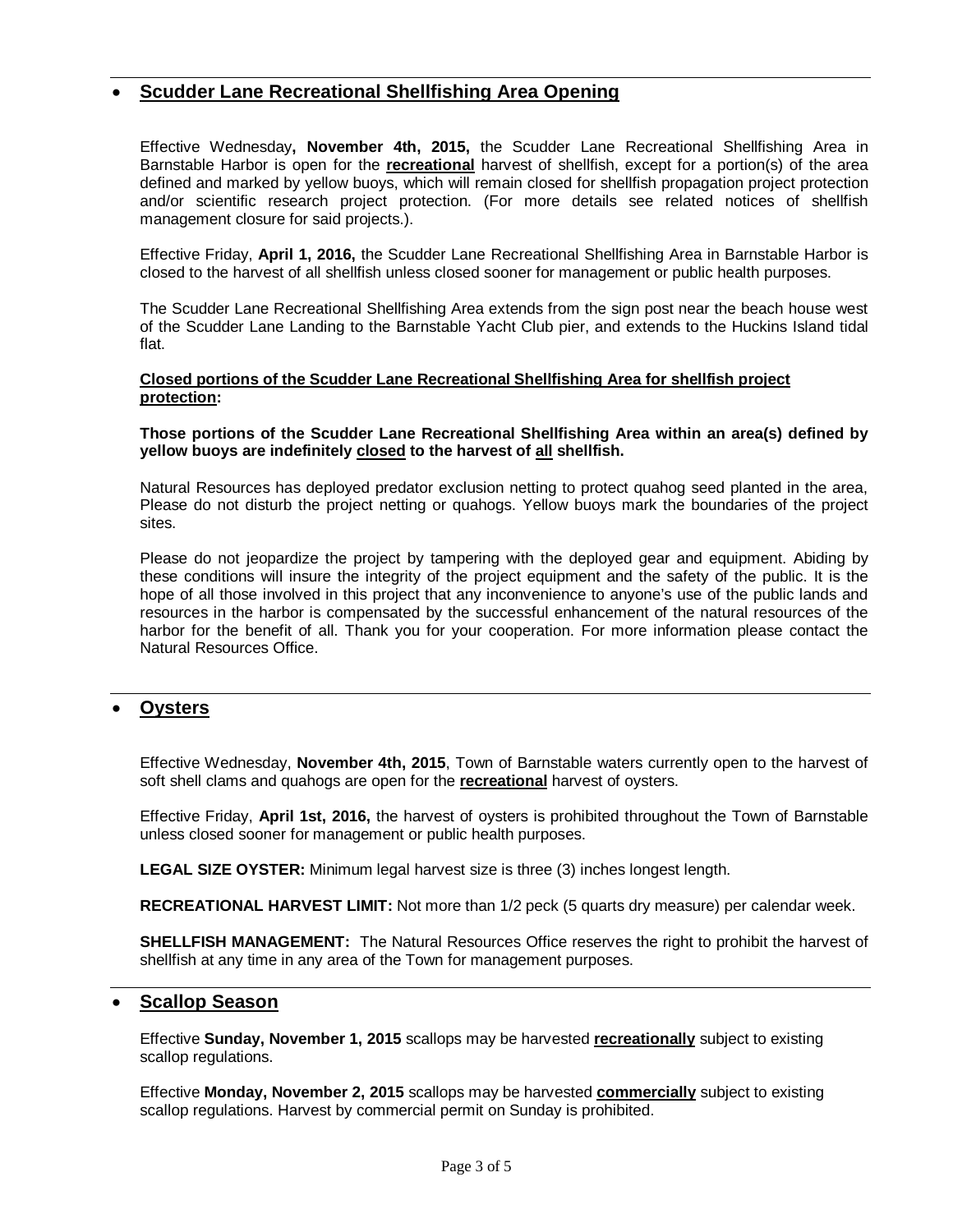## **LEGAL SIZE SCALLOP: CMR 322 6.11**

Prohibition on harvest and possession of seed scallops.

No person shall land or possess scallops without a well-defined growth line and that growth line shall measure at least 10 millimeters from the hinge of the shell.

Exception. Bay Scallops that have a well-defined raised annual growth line located less than 10 millimeters (mm) from the hinge of the shell, shall be lawful to harvest and possess if the shell height is at least 63.5 millimeters or 2.5 inches.

| <b>RECREATIONAL HARVEST LIMIT:</b> | One (1) level tote basket, as defined, per week,<br>may be harvested daily. |
|------------------------------------|-----------------------------------------------------------------------------|
| <b>COMMERCIAL HARVEST LIMIT:</b>   | Not more than four (4) level tote baskets,<br>as defined, per day.          |
| <b>CLOSED SEASON:</b>              | April 1 to opening date in October or November<br>as regulated by the Town. |

## **Contaminated Quahog Relay Area Opening:**

**Effective Sunday, November 1, 2015** the following Shellfish Relay Area is **open** for the **recreational** harvest of shellfish and seaworms only, except as other rules and regulations apply:

#### North Bay:

The **Bay Street Relay Area (DMF/SC23.20)** is defined as: the waters, flats and tributaries of that portion of North Bay from the Town landing at Bay Street to the sign at the tip of the salt marsh at 237 Seapuit Road and extending to the offshore sign/buoys.

**Effective until Saturday, January 2nd, 2016, commercial shellfishing is prohibited within the Bay Street Relay Area.**

## **4.) Status of pending pier applications before the Conservation Committee**

Review and discussion of proposed pier application for Longfields LLC, at 288 Clamshell Cove Road, Cotuit (Agent Arlene Wilson Associates, Inc.)

The Shellfish Committee approved a motion made by Robert Lancaster and seconded by Richard Haskell to not recommend approval of this pier application. This motion was opposed by Al Surprenant

Review and discussion of proposed pier application for 628 Poponessett Road, Cotuit at Crocker's Neck for reconstruction of an existing pier with kayak rack and float.

This is a shellfishing prohibited area, the Shellfish Committee made no motions regarding this application.

## **5.) Old Business**

Discussion of "out of Town" shellfish license holder parking. Tabled until next meeting.

#### **6.) New Business**

Discussion and possible vote regarding proposed 2016 shellfish permit fees.